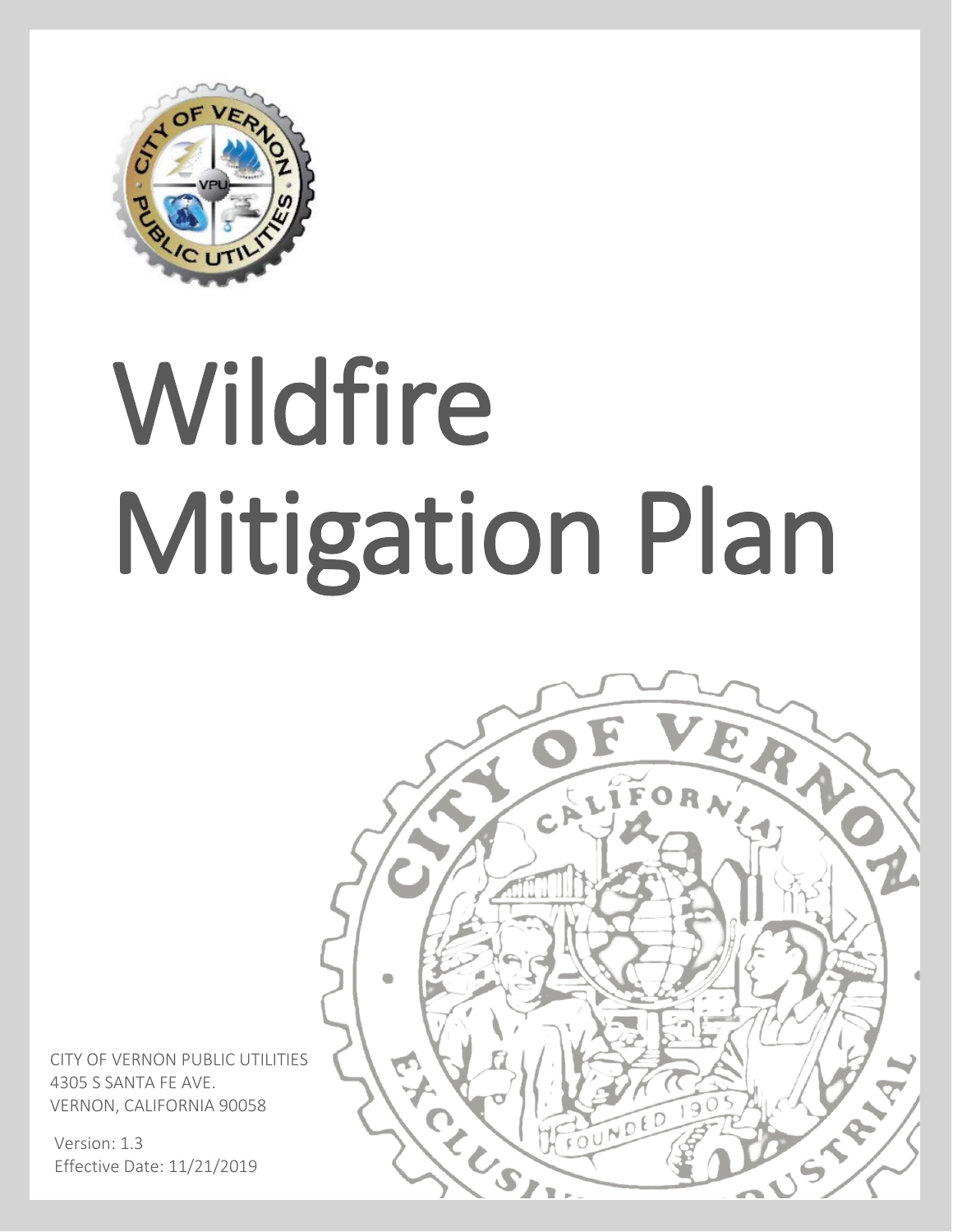### Contents

| 1. |       |                                                          |  |  |  |
|----|-------|----------------------------------------------------------|--|--|--|
| 2. |       |                                                          |  |  |  |
|    | 2.1.  |                                                          |  |  |  |
|    | 2.2.  |                                                          |  |  |  |
|    | 2.3.  |                                                          |  |  |  |
|    | 2.4.  |                                                          |  |  |  |
|    | 2.5.  |                                                          |  |  |  |
|    |       |                                                          |  |  |  |
| 3. |       |                                                          |  |  |  |
| 4. |       |                                                          |  |  |  |
|    |       |                                                          |  |  |  |
|    | 4.2.  |                                                          |  |  |  |
|    |       |                                                          |  |  |  |
| 5. |       |                                                          |  |  |  |
|    | 5.1.  |                                                          |  |  |  |
|    |       |                                                          |  |  |  |
| 6. |       |                                                          |  |  |  |
| 7. |       |                                                          |  |  |  |
| 8. |       |                                                          |  |  |  |
| 9. |       |                                                          |  |  |  |
|    |       |                                                          |  |  |  |
|    | 10.1. |                                                          |  |  |  |
|    | 10.2. |                                                          |  |  |  |
|    |       |                                                          |  |  |  |
|    |       |                                                          |  |  |  |
|    |       |                                                          |  |  |  |
|    | 13.1. | Metrics and Assumptions for Measuring Plan Performance11 |  |  |  |
|    |       |                                                          |  |  |  |
|    |       |                                                          |  |  |  |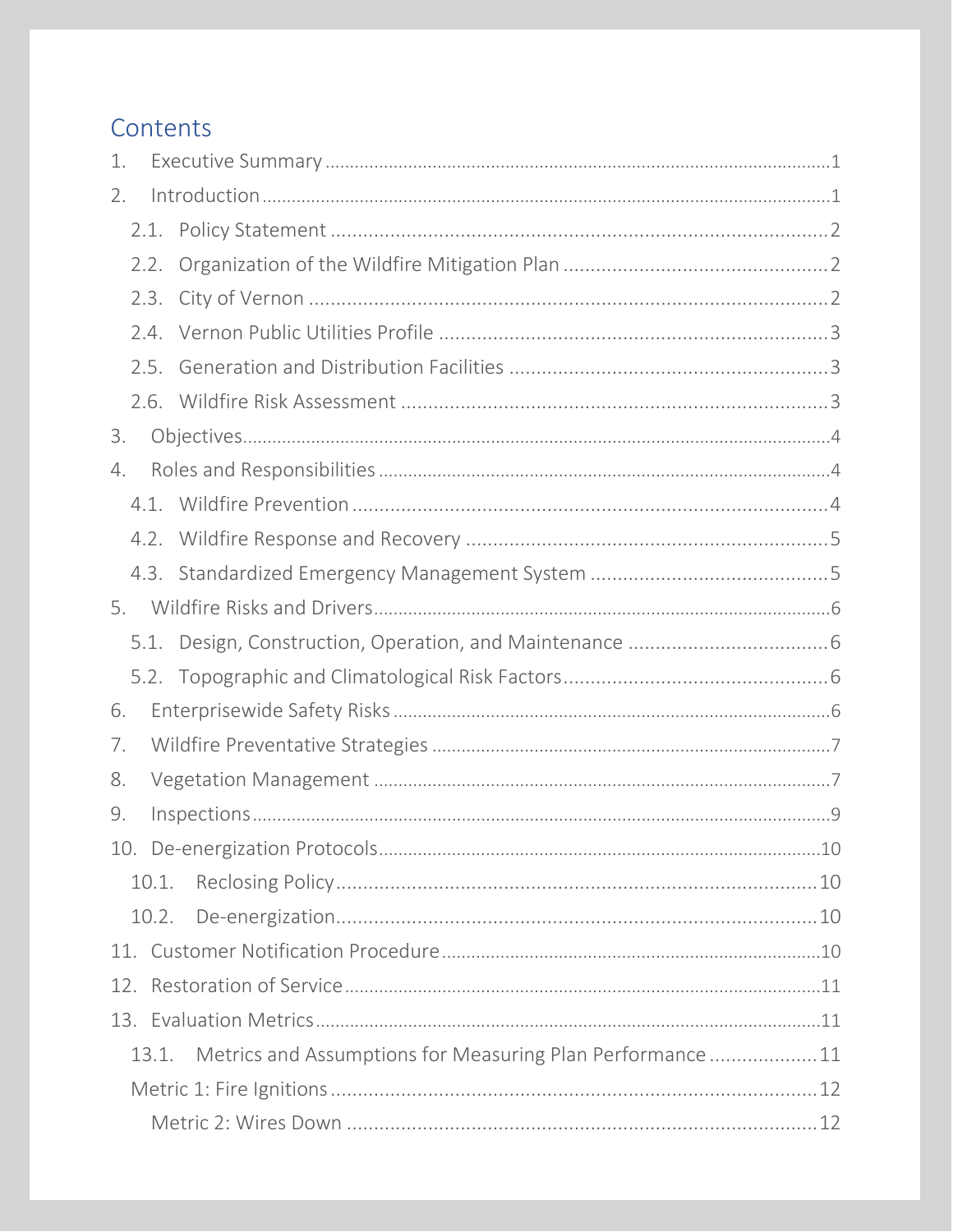|  | APPENDIX |  |
|--|----------|--|
|  |          |  |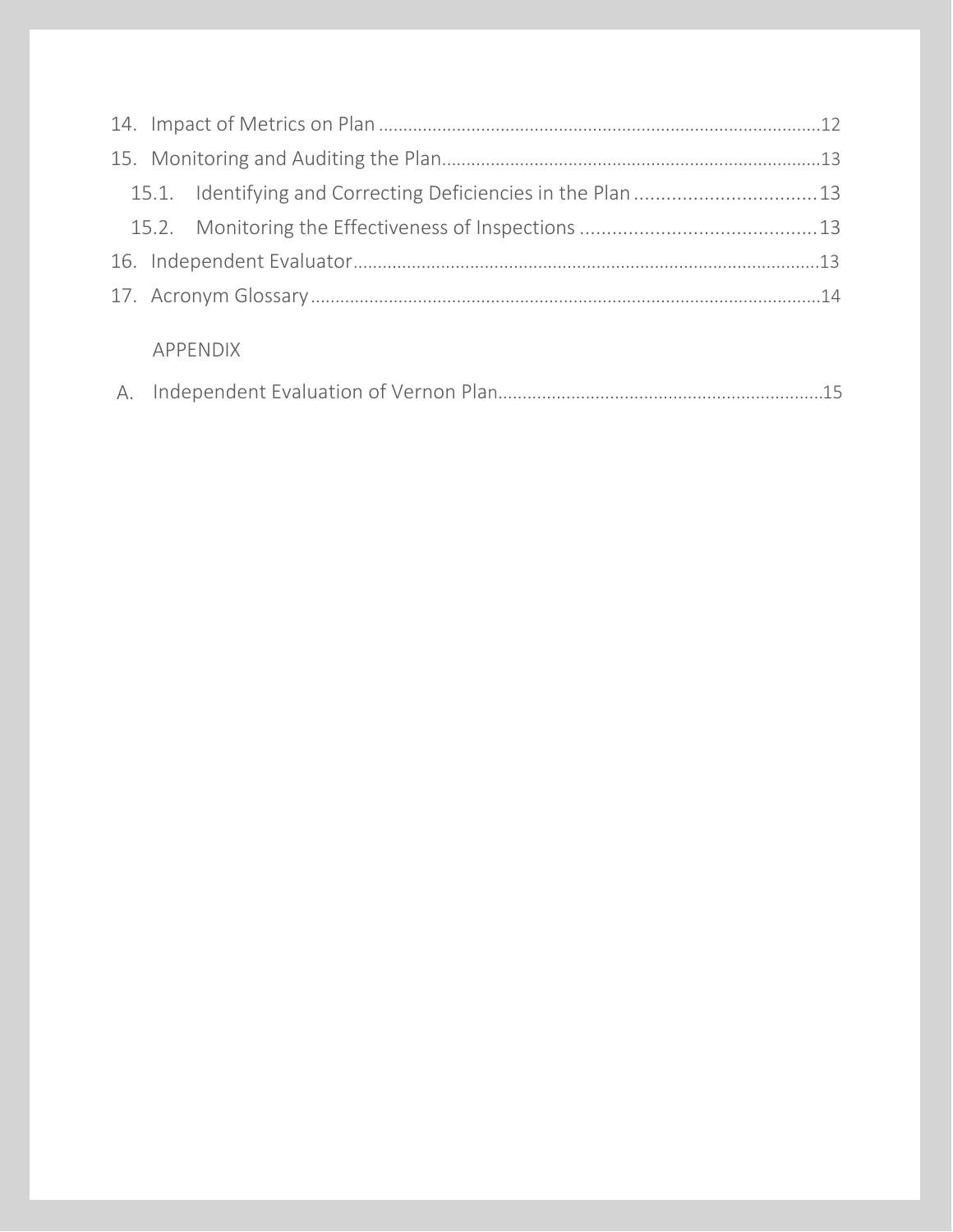## <span id="page-3-0"></span>**1. Executive Summary**<br>1.1. The Vernon Public Utilities Wildfire Mitigation Plan meets applicable California

- Senate Bill 901, Assembly Bill 1054, and Assembly Bill 111 requirements.
- 1.2. The City of Vernon is an industrial city of 5.2 square miles, adjacent to Downtown Los Angeles. Wildfire ignition risks are low due to the sparsity of vegetation and fuel sources in Vernon's industrial environment.
- 1.3. Vernon is located more than 10 miles from the nearest California Public Utilities Commission (CPUC) High Fire-Threat District Elevated risk area.
- 1.4. Vernon Public Utilities (VPU) does not own or operate transmission, distribution, or generation facilities in CPUC High Fire-Threat District.
- 1.5. VPU does not own or operate transmission, distribution, or generation facilities in California Department of Forestry and Fire Protection's (CAL FIRE) Fire and Resource Assessment Program (FRAP) Fire Threat Map's designated High or Extreme Wildfire Hazard areas.
- 1.6. VPU's Wildfire Mitigation Plan includes required program components such as performance metrics, continuous improvement, and responsible parties.
- 1.7. VPU will make annual Wildfire Mitigation Plan progress updates to the Vernon City Council and the California Wildfire Safety Advisory Board.

## <span id="page-3-1"></span>2. Introduction<br>Over the last few years, California has seen some of its most devastating and destructive

wildfires. Climate Change is recognized as a contributing factor (long hot spells, low moisture, etc.). In response, Senate Bill (SB) 901 authored by Senator Dodd, was enacted in 2018. SB 901 requires every electric utility to prepare a wildfire mitigation plan (WMP) and annually present the plan to its governing body. SB 901 amended Public Utilities Code (PUC) section 8387. Section 8387 generally requires every publicly owned utility to construct, maintain, and operate its electrical facilities to minimize the risk of wildfire posed by those facilities. As further required by Assembly Bill (AB) 1054 enacted in 2019, the WMP shall be submitted to the California Wildfire Safety Advisory Board for review and advisory opinion by July 1, 2020. At least once every three years, the submittal must be a comprehensive revision of the WMP.

This document outlines Vernon Public Utilities' activities in accordance with these requirements.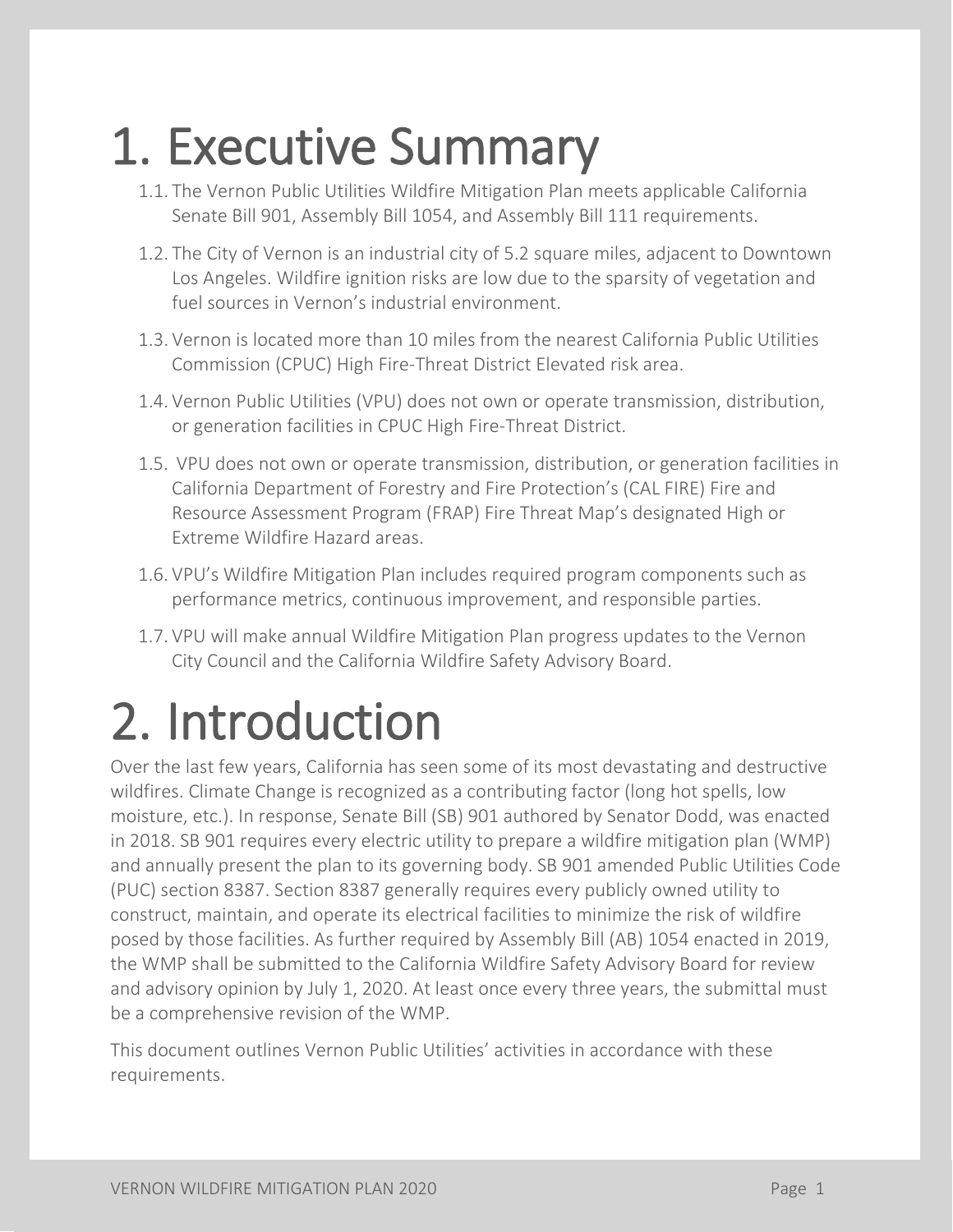### <span id="page-4-0"></span>2.1. Policy Statement

Vernon Public Utilities' overarching goal is to provide safe, reliable, and economic electric service to its local community. In order to meet this goal, Vernon Public Utilities (VPU) constructs, maintains, and operates its electrical lines and equipment in a manner that minimizes the risk of catastrophic wildfire posed by its electrical lines and equipment.

### <span id="page-4-1"></span>2.2. Organization of the Wildfire Mitigation Plan

This Wildfire Mitigation Plan includes the following elements:

- Objectives of the plan;
- Roles and responsibilities for carrying out the plan;
- Identification of key wildfire risks and risk drivers;
- Description of wildfire prevention, mitigation, and response strategies and programs;
- Metrics for evaluating the performance of the plan and identifying areas for improvement; and
- <span id="page-4-2"></span>Review and validation of the plan.

### 2.3. City of Vernon

The City of Vernon is an industrial city of 5.2 square miles located several miles to the southeast of Downtown Los Angeles in Southern California. The City's business-friendly environment, low-cost utilities, and proximity to ports, trucking and rail transport make Vernon an ideal location for industrial uses.

The City of Vernon is located in a region of Los Angeles County with low wildfire risk. No part of VPU's service territory is located in or near the High Fire-Threat District, designed in the California Public Utilities Commission's (CPUC) Fire Threat Map. Further, all of VPU's service territory is excluded from the High, Very High, and Extreme



Threat areas of the California Department of Forestry and Fire Protection's (CAL FIRE) Fire and Resource Assessment Program (FRAP) Fire Threat Map. Based on a review of local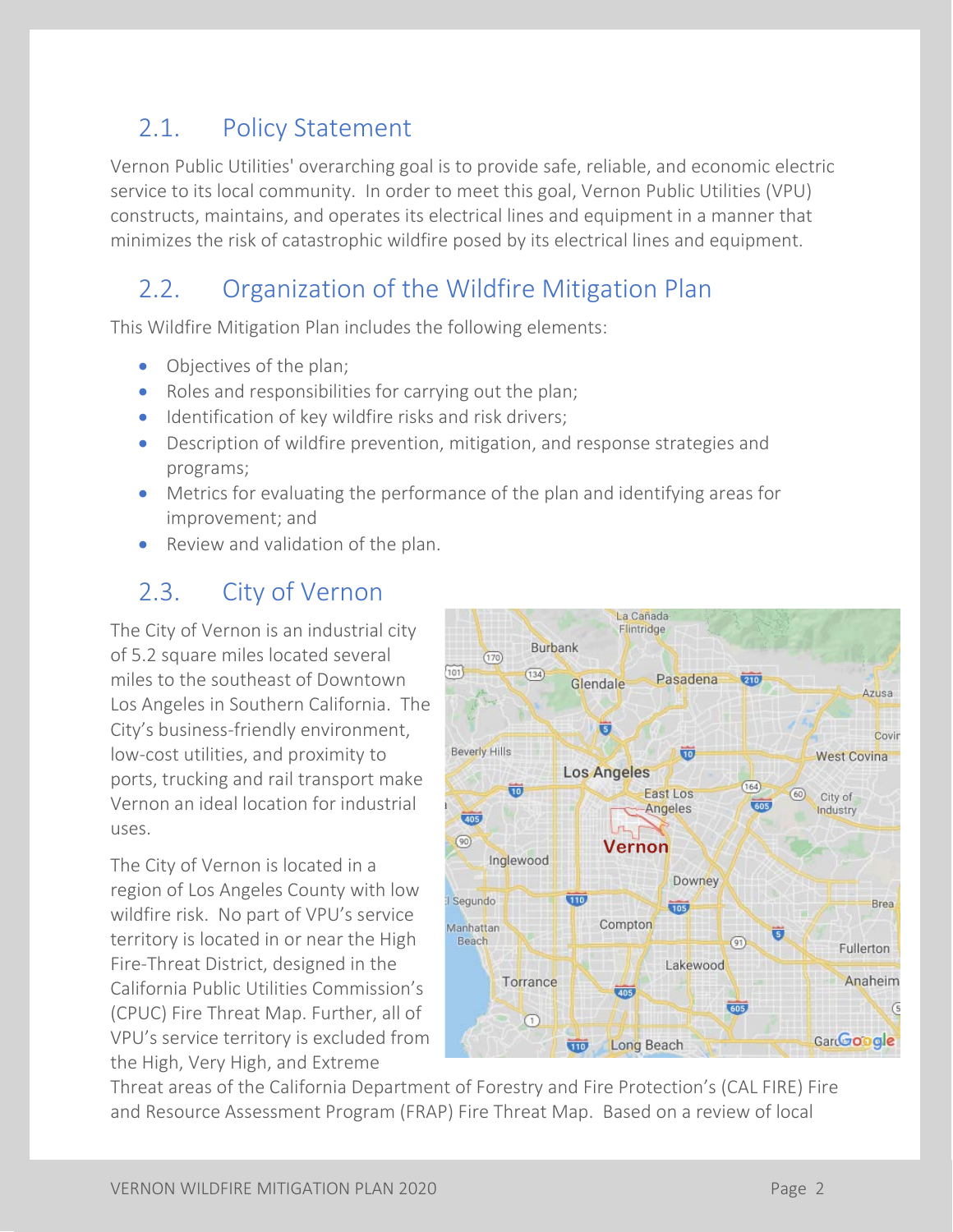conditions and historical fires, the Vernon Fire Department has determined that VPU's electrical lines and equipment do not pose a significant risk of wildfire.

Despite this low risk, VPU takes appropriate actions to help its region prevent and respond to the increasing risk of wildfires. In its role as a public agency, VPU closely coordinates with other local safety and emergency officials to help protect against fires and respond to emergencies. In its role as a utility, VPU follows all applicable design, construction, operation, and maintenance requirements that reduce safety risks associated with its system. This Wildfire Mitigation Plan describes the safety-related measures that Vernon Public Utilities follows to reduce its risk of causing wildfires.

### <span id="page-5-0"></span>2.4. Vernon Public Utilities Profile

Formerly known as Vernon Light and Power and Vernon Gas & Electric, the City of Vernon has consolidated all utility services within the Vernon Public Utilities department (VPU). VPU provides electric, water, natural gas, and fiber optic services.

VPU serves about 2,000 mainly commercial and industrial electric customers with electric sales of approximately 1,128 GWh annually, and peak loads of approximately 184 MW in the summer and 174 MW in the winter.

### <span id="page-5-1"></span>2.5. Generation and Distribution Facilities

VPU's electric system includes generation and distribution facilities that are completely located within VPU's electric service territory in the LA Basin. VPU does not own or operate any transmission facilities. VPU has two generation facilities that are located within VPU service territory. MGS, a 134 MW combined-cycle natural gas-fired plant and two H. Gonzales units, a combined 10 MW natural gas plant. VPU has 119 miles of distribution lines, and 27 miles of 66 kV subtransmission lines. No overhead distribution lines span over naturally vegetated open space areas. Therefore, there is no potential for electrical equipment igniting a wildfire. The generation and distribution facilities are located entirely within the CAISO balancing area and are connected to the CAISO through the Southern California Edison (SCE) 220-66 kV Laguna Bell Substation. The Vernon load is supplied and supported by five 66 kV source lines that exit the SCE Laguna Bell 220/66 kV Substation. Under a double contingency (N-2) situation, where two 66 kV transmission lines are out of service, the VPU electric system reliability will most likely not be compromised with the support of Vernon's local generation.

### <span id="page-5-2"></span>2.6. Wildfire Risk Assessment

In 2018, Vernon Fire Department conducted a risk assessment of wildfires caused by VPU's overhead electrical lines and equipment, in compliance with Senate Bill 1028 (Hill, 2016). VPU provides electric service to the City of Vernon within the greater Los Angeles basin. Specifically, VPU's service area is not within or near any wildland-urban interface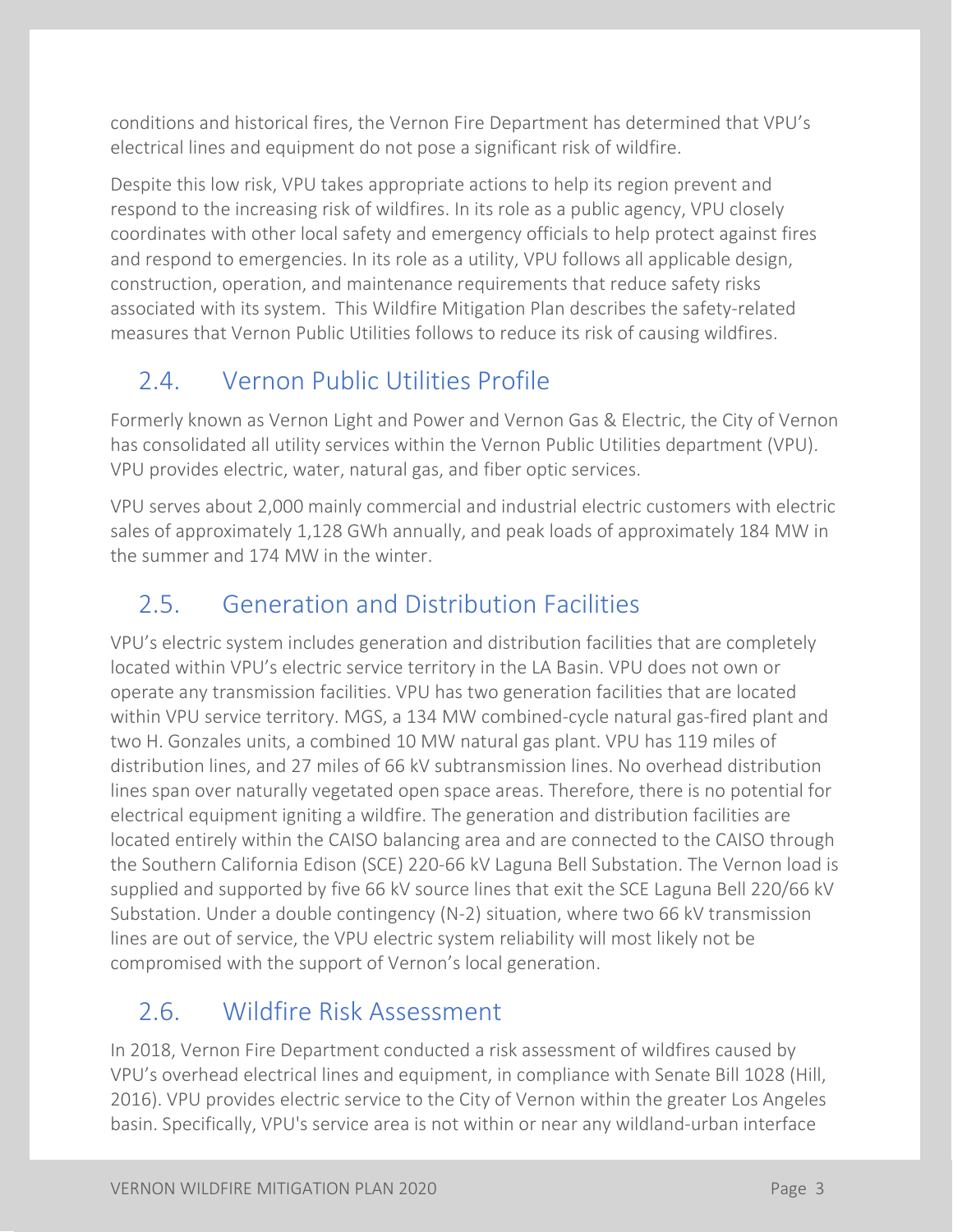zones and more than ten miles from the nearest wildland-urban interface area. The assessment includes information from the US Forest Service's Fire Modeling Institute, and the CAL FIRE Office of the State Fire Marshal. Also considered were Vernon's historical fire data, geographical location, and local conditions. Based on this information, the determination was made that VPU's electric equipment and operations do not pose a risk of igniting a fire that could cause any significant wildfire condition.

## <span id="page-6-0"></span>**3. Objectives**<br>The primary objectives of this Wildfire Mitigation Plan are to:

1. Describe VPU's existing programs, practices, and measures that effectively reduce the probability that VPU's electric supply system could be the origin or contributing source for the ignition of a wildfire.

To support this goal, VPU regularly evaluates the prudent and cost-effective improvements to its physical assets, operations, and training that can help reduce the risk of equipment-related fires.

- 2. The secondary objective of this Wildfire Mitigation Plan is to improve the resiliency of the electric grid. As part of the development of this plan, VPU assesses new industry practices and technologies that will reduce the likelihood of an interruption (frequency) in service and improve the restoration (duration) of service.
- 3. Create a WMP that is consistent with state law and objectives.

# <span id="page-6-1"></span>4. Roles and Responsibilities

<span id="page-6-2"></span>VPU staff that have responsibility for wildfire prevention are:

General Manager: Assumes overall responsibility for VPU's planning and mitigation activities, including maintaining compliance with state and federal safety and operating requirements.

Assistant General Manager: Responsible for emergency preparedness, emergency response, and coordinating recovery after a fire.

Utilities Operations Manager: Responsible for the reliable operation of VPU's electric distribution system and safety protocols, including the evaluation and installation of new protective equipment to reduce fire risk. Maintain compliance with federal, state and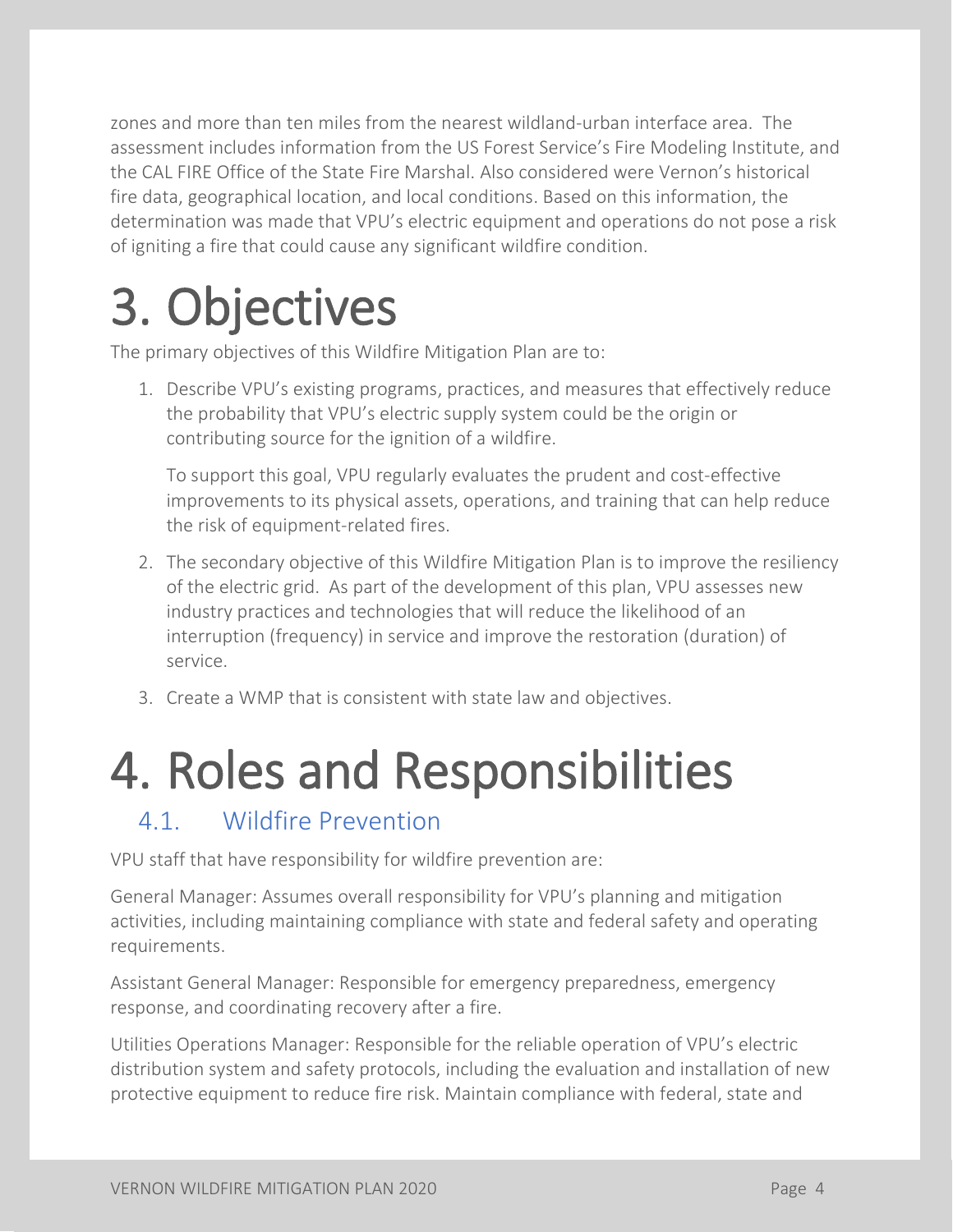local fire management personnel to ensure that appropriate preventive measures are in place.

Electric Operations Supervisor: Is primarily responsible for ensuring inspections of electric lines, poles, and equipment, in addition to the performance of operations and maintenance (O&M).

While other individuals, such as linemen, have the responsibility to inspect and report any faulty operations of equipment, the primary responsibility for preventing electricalignited fires and coordinating recovery is the Utilities Operations Manager and Assistant General Manager.

#### <span id="page-7-0"></span>4.2. Wildfire Response and Recovery

VPU is a member of the California Utility Emergency Association, which plays a key role in ensuring communications between utilities and with California Office of Emergency Services (CAL-OES) during emergencies. VPU also participates in the American Public Power Association (APPA) Mutual Assistance Agreement, which is a mutual assistance agreement covering municipal utilities across the United States.

### <span id="page-7-1"></span>4.3. Standardized Emergency Management System

As a local governmental agency, $1$  VPU has planning, communication, and coordination obligations pursuant to the California Office of Emergency Services' Standardized Emergency Management System (SEMS) Regulations,<sup>[2](#page-13-4)</sup> adopted in accordance with Government Code section 8607. The SEMS Regulations specify roles, responsibilities, and structures of communications at five different levels: field response, local government, operational area, regional, and state.[3](#page-13-5) Pursuant to this structure, VPU annually coordinates and communicates with the relevant safety agencies as well as other relevant

(3) "Operational area level" manages and/or coordinates information, resources, and priorities among local governments within the operational area and serves as the coordination and communication link between the local government level and the regional level.

(4) "Regional level" manages and coordinates information and resources among operational areas within the mutual aid region designated pursuant to Government Code §8600 and between the operational areas and the state level. This level along with the state level coordinates overall state agency support for emergency response activities.

(5) "State level" manages state resources in response to the emergency needs of the other levels, manages and coordinates mutual aid among the mutual aid regions and between the regional level and state level, and serves as the coordination and communication link with the federal disaster response system.

<sup>&</sup>lt;sup>1</sup> As defined in Cal. Gov. Code § 8680.2.

<sup>2</sup> 19 CCR § 2407.

<sup>3</sup> Cal. Gov. Code § 2403(b):

<sup>(1) &</sup>quot;Field response level" commands emergency response personnel and resources to carry out tactical decisions and activities in direct response to an incident or threat.

<sup>(2) &</sup>quot;Local government level" manages and coordinates the overall emergency response and recovery activities within their jurisdiction.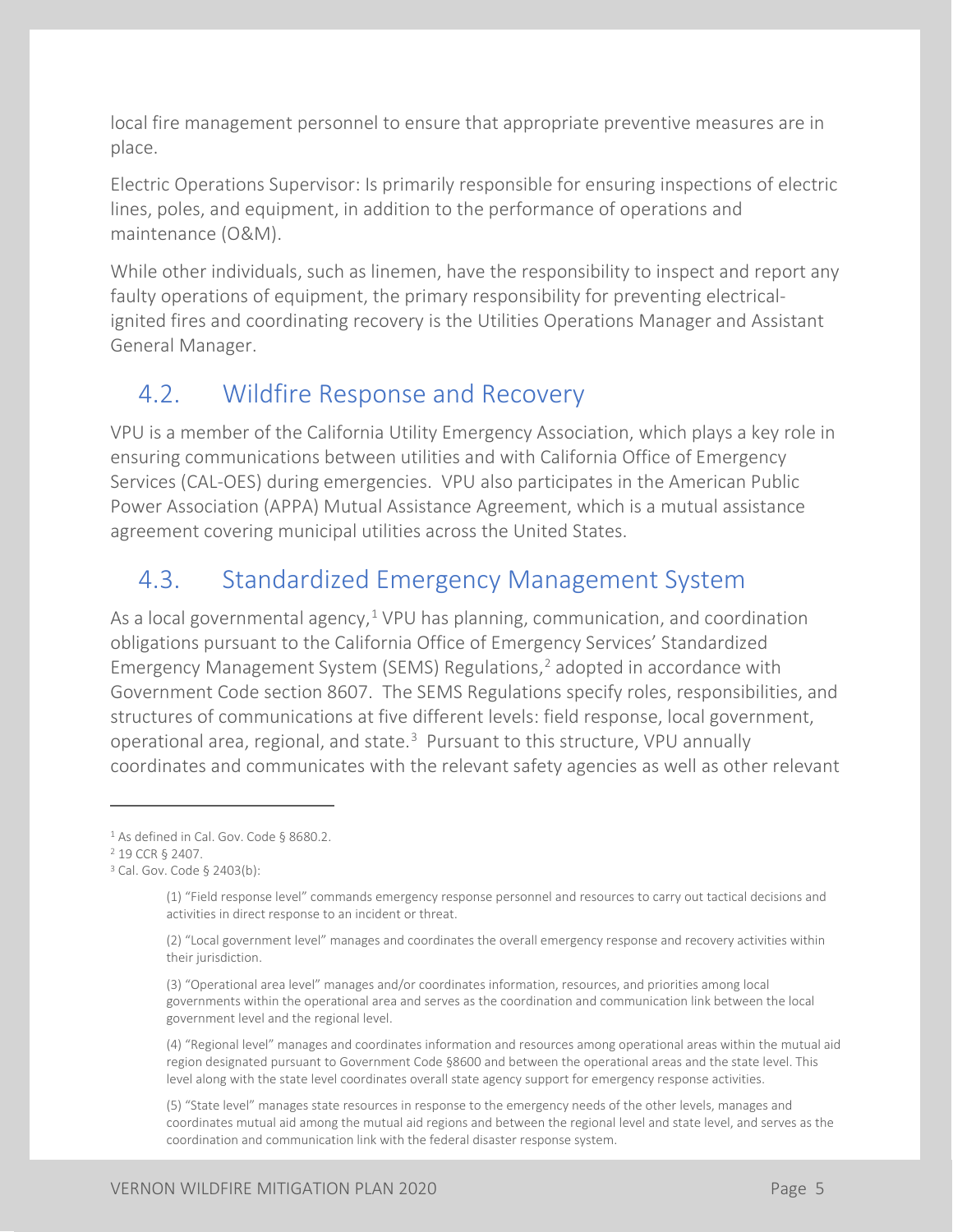local and state agencies. Pursuant to the SEMS structure, VPU participates in annual training exercises with the Vernon Disaster Council. The Council meets quarterly to discuss emergency management protocols, FEMA and SEMS procedures, and lessons learned from disasters around the world. On an annual basis, the City's Emergency Operating Center is exercised by the Disaster Council as part of an Emergency Drill.

### <span id="page-8-0"></span>5. Wildfire Risks and Drivers

Pursuant to Public Utilities Code section 8387(b)(2), VPU has determined that it is not necessary to describe Wildfire Risks and Drivers in this Wildfire Mitigation Plan because of the unique characteristics of the service territory and operations of VPU, including lack of wildfire fuel sources, and distance from any designated elevated fire-threat areas.

### <span id="page-8-1"></span>5.1. Design, Construction, Operation, and Maintenance

Due to the minimal risk of VPU's electrical supply facilities igniting a wildfire, VPU is not adopting wildfire specific protocols for Wildfire Risks and Drivers Associated with Design, Construction, Operation, and Maintenance.

### <span id="page-8-2"></span>5.2. Topographic and Climatological Risk Factors

Due to the minimal risk of VPU's electrical supply facilities igniting a wildfire, VPU is not adopting wildfire specific protocols for Wildfire Risks and Drivers Associated with Topographic and Climatological Risk Factors.

### <span id="page-8-3"></span>6. Enterprisewide Safety Risks

Pursuant to Public Utilities Code section 8387(b)(2), VPU has determined that it is not necessary to describe Enterprisewide Safety Risks in this Wildfire Mitigation Plan because of the unique characteristics of the service territory and operations of VPU, including lack of wildfire fuel sources, and distance from any designated elevated fire-threat areas.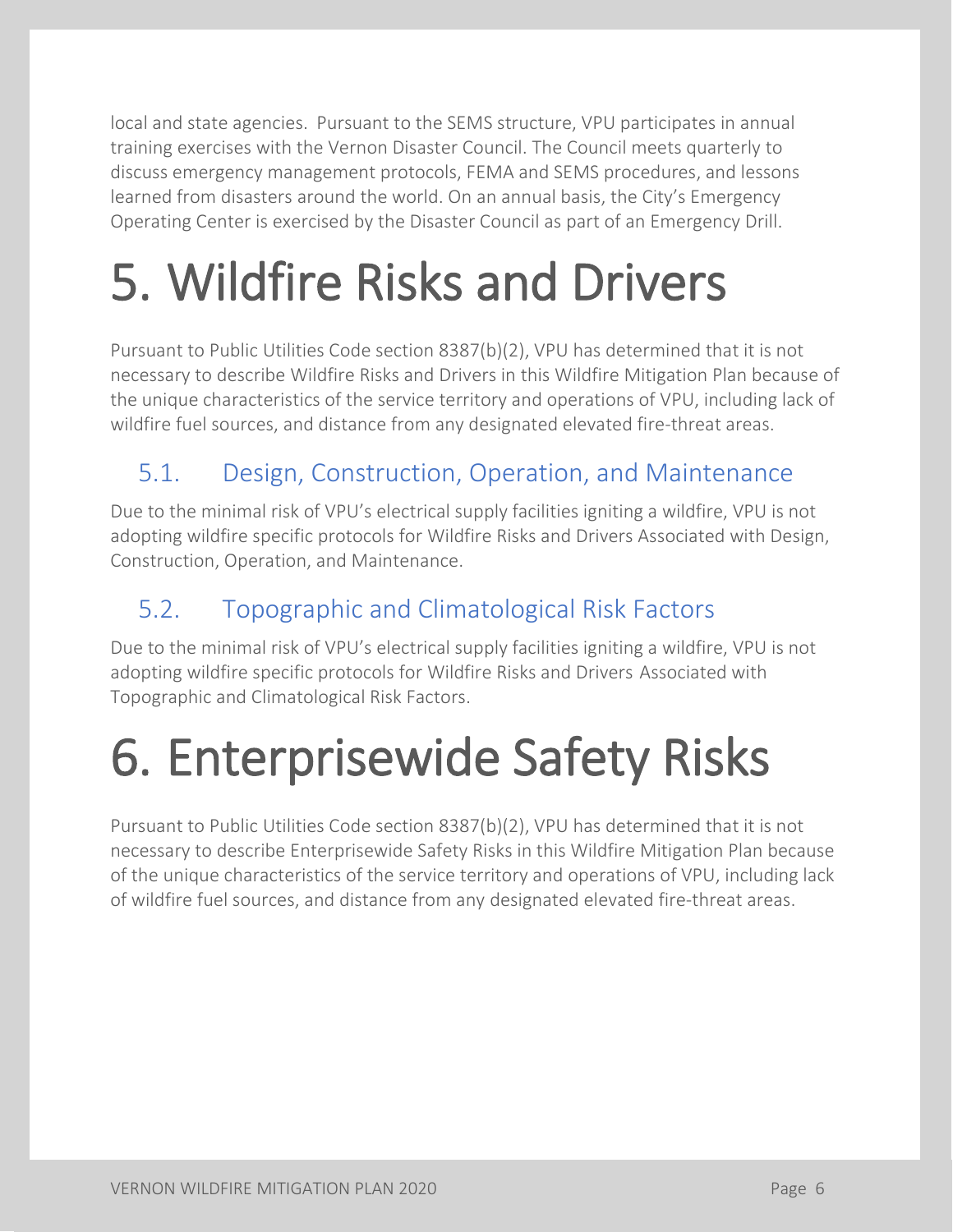## <span id="page-9-0"></span>7. Wildfire Preventative **Strategies**

Pursuant to Public Utilities Code section 8387(b)(2), VPU has determined that it is not necessary to describe Wildfire Preventative Strategies in this Wildfire Mitigation Plan because of the unique characteristics of the service territory and operations of VPU, including lack of wildfire fuel sources, and distance from any designated elevated firethreat areas.

#### High Fire-Threat District

In coordination with the California Municipal Utilities Association, VPU participated in the development of the CPUC's Fire-Threat Map,<sup>[4](#page-15-4)</sup> which defines a statewide High Fire-Threat District (HFTD).

In the map development process, VPU reviewed the proposed boundaries of the High Fire-Threat District and confirmed that, based on local conditions and historical fire data, all of VPU's service territory was properly excluded.

#### Design and Construction Standards

VPU's electric facilities are designed and constructed to meet or exceed the relevant federal, state, or industry standard. VPU treats CPUC General Orders (GO) 95 and 128 as a key industry standard for design and construction standards for overhead and underground electrical facilities. VPU meets or exceeds all standards in GO 95 and GO 128. Additionally, VPU monitors and follows, as appropriate, the National Electric Safety Code.

### <span id="page-9-1"></span>8. Vegetation Management

Due to the industrial nature of the City of Vernon, there is very little risk of vegetation igniting a wildfire, or impeding Vernon Public Utilities' services. VPU's service territory neither contains nor is adjacent to any wildlands or elevate fire-threat areas and thus, there is no risk of igniting wildfires.

 $\overline{a}$ 

<sup>4</sup> Adopted by CPUC Decision 17-12-024.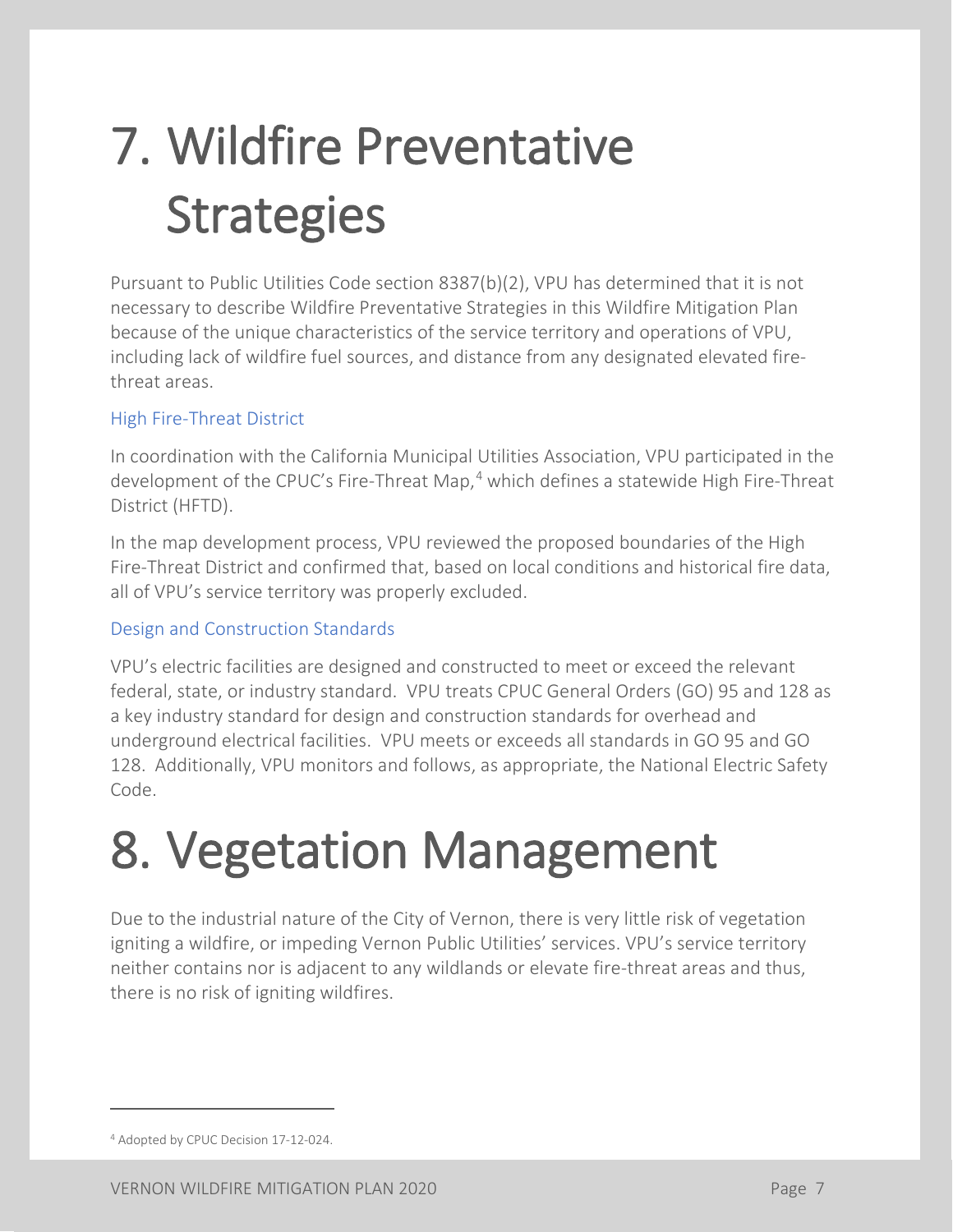- 8.1. City of Vernon Urban Forest is comprised of approximately 1100 trees, which are maintained and are pruned annually by a contracted Urban Forest Management Service company.
- 8.2. Substations require bare ground for the safe operation of high voltage equipment. Electric Operators monitor substations, switchyards, and other electric facilities on a daily basis and remove invasive weeds and other vegetation as necessary. This may be accomplished by pulling the vegetation, pruning, or spraying with an herbicide such as glyphosate.
- 8.3. VPU meets or exceeds the minimum industry standard vegetation management practices. For distribution level facilities, VPU meets: (1) Public Resources Code section 4292; (2) Public Resources Code section 4293; (3) GO 95 Rule 35; and (4) the GO 95 Appendix E Guidelines to Rule 35. These standards require significantly increased clearances in the High Fire-Threat District. The recommended time-oftrim guidelines do not establish a mandatory standard, but instead, provide useful guidance to utilities.

| GO 95, Rule 35, Table 1 |                                                                                                  |                                                             |                                                                     |                                                                 |                                                                    |  |
|-------------------------|--------------------------------------------------------------------------------------------------|-------------------------------------------------------------|---------------------------------------------------------------------|-----------------------------------------------------------------|--------------------------------------------------------------------|--|
| Case                    | Type of Clearance                                                                                | Trolley<br>Contact,<br>Feeder and<br>Span Wires,<br>$0-5kv$ | Supply<br>Conductors<br>and Supply<br>Cables, 750 -<br>22,500 Volts | Supply<br>Conductors<br>and Supply<br>Cables, 22.5<br>$-300$ kV | Supply<br>Conductors<br>and Supply<br>Cables, 300 -<br>550 kV (mm) |  |
| 13                      | Radial clearance of<br>bare line<br>conductors from<br>tree branches or<br>foliage               | 18 inches                                                   | 18 inches                                                           | 1⁄4 Pin<br>Spacing                                              | $\frac{1}{2}$ Pin<br>Spacing                                       |  |
| 14                      | Radial clearance of<br>bare line<br>conductors from<br>vegetation in the<br>Fire-Threat District | 18 inches                                                   | 48 inches                                                           | 48 inches                                                       | 120 inches                                                         |  |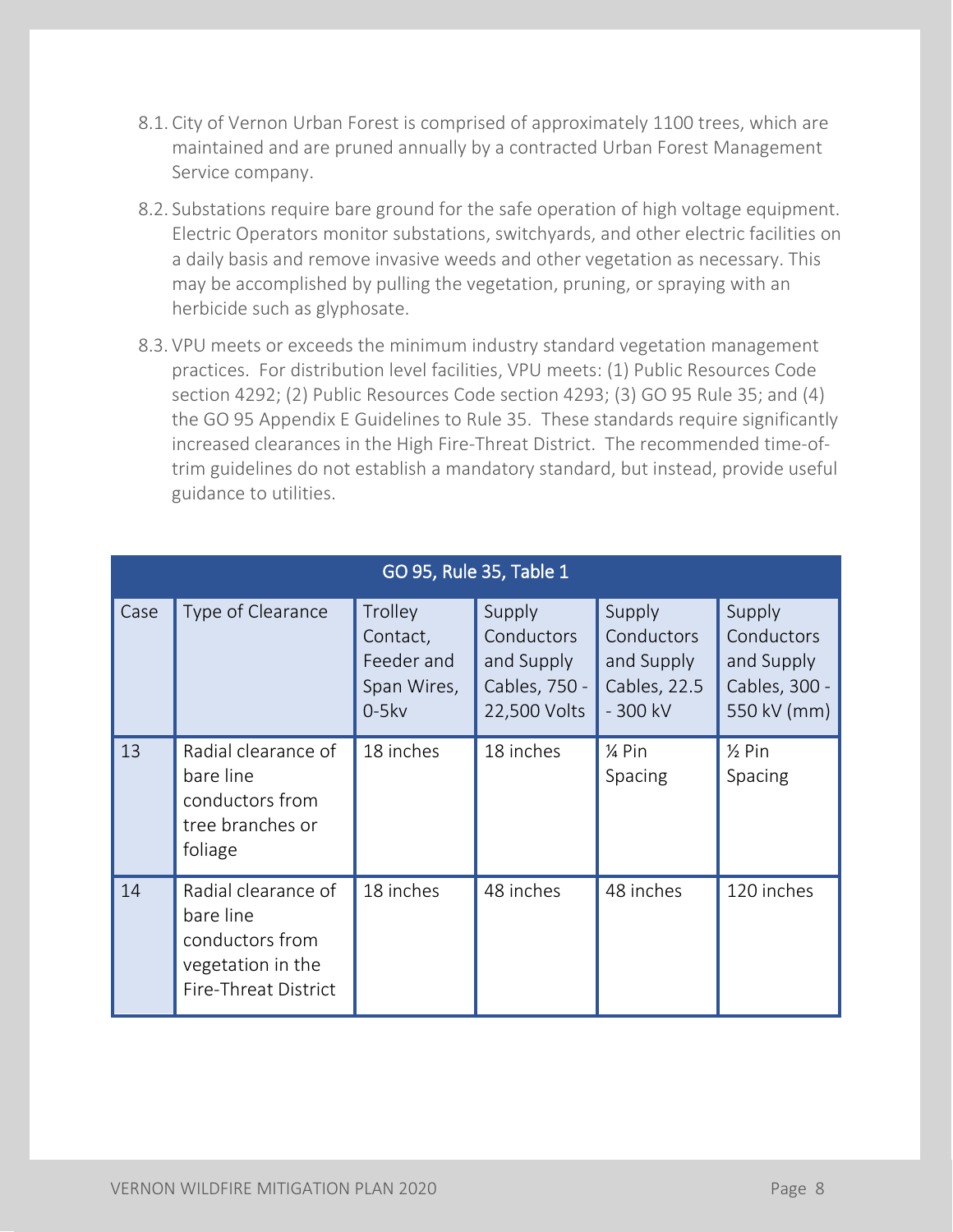#### Appendix E Guidelines to Rule 35

The radial clearances shown below are recommended minimum clearancesthat should be established, at time of trimming, between the vegetation and the energized conductors and associated live parts where practicable. Reasonable vegetation management practices may make it advantageous for the purposes of public safety or service reliability to obtain greater clearances than those listed below to ensure compliance until the next scheduled maintenance. Each utility may determine and apply additional appropriate clearances beyond clearances listed below, which take into consideration various factors, including: line operating voltage, length of span, line sag, planned maintenance cycles, location of vegetation within the span, species type, experience with particular species, vegetation growth rate and characteristics, vegetation management standards and best practices, local climate, elevation, fire risk, and vegetation trimming requirements that are applicable to State Responsibility Area lands pursuant to Public Resource Code Sections 4102 and 4293.

| <b>Voltage of Lines</b>                                                                                             | Case 13 | Case 14 |
|---------------------------------------------------------------------------------------------------------------------|---------|---------|
| Radial clearances for any conductor of a line<br>operating at 2,400 or more volts, but less than<br>72,000 volts    | 4 feet  | 12 feet |
| Radial clearances for any conductor of a line<br>operating at 72,000 or more volts, but less than<br>110,000 volts  | 6 feet  | 20 feet |
| Radial clearances for any conductor of a line<br>operating at 110,000 or more volts, but less<br>than 300,000 volts | 10 feet | 30 feet |
| Radial clearances for any conductor of a line<br>operating at 300,000 or more volts                                 | 15 feet | 30 feet |

### <span id="page-11-0"></span>9. Inspections

VPU meets or exceeds the minimum inspection requirements provided in CPUC GO 165 and CPUC GO 95, Rule 18. Pursuant to these rules, utilities inspect electric facilities in the High Fire-Threat District more frequently than the other areas of its service territory. As described above, VPU currently does not have any overhead powerlines located within, or near the High Fire-Threat District within the CPUC's Fire-Threat Map but still maintains compliance with the inspection requirements as a best business practice. VPU performs intrusive pole inspections and has a pole replacement priority and schedule program to remove potential pole failure hazards, even though there is no significant native vegetation below VPU's overhead distribution lines.

VPU staff uses their knowledge of the specific environmental and geographical conditions of VPU's service territory to determine if any particular areas require more frequent inspections.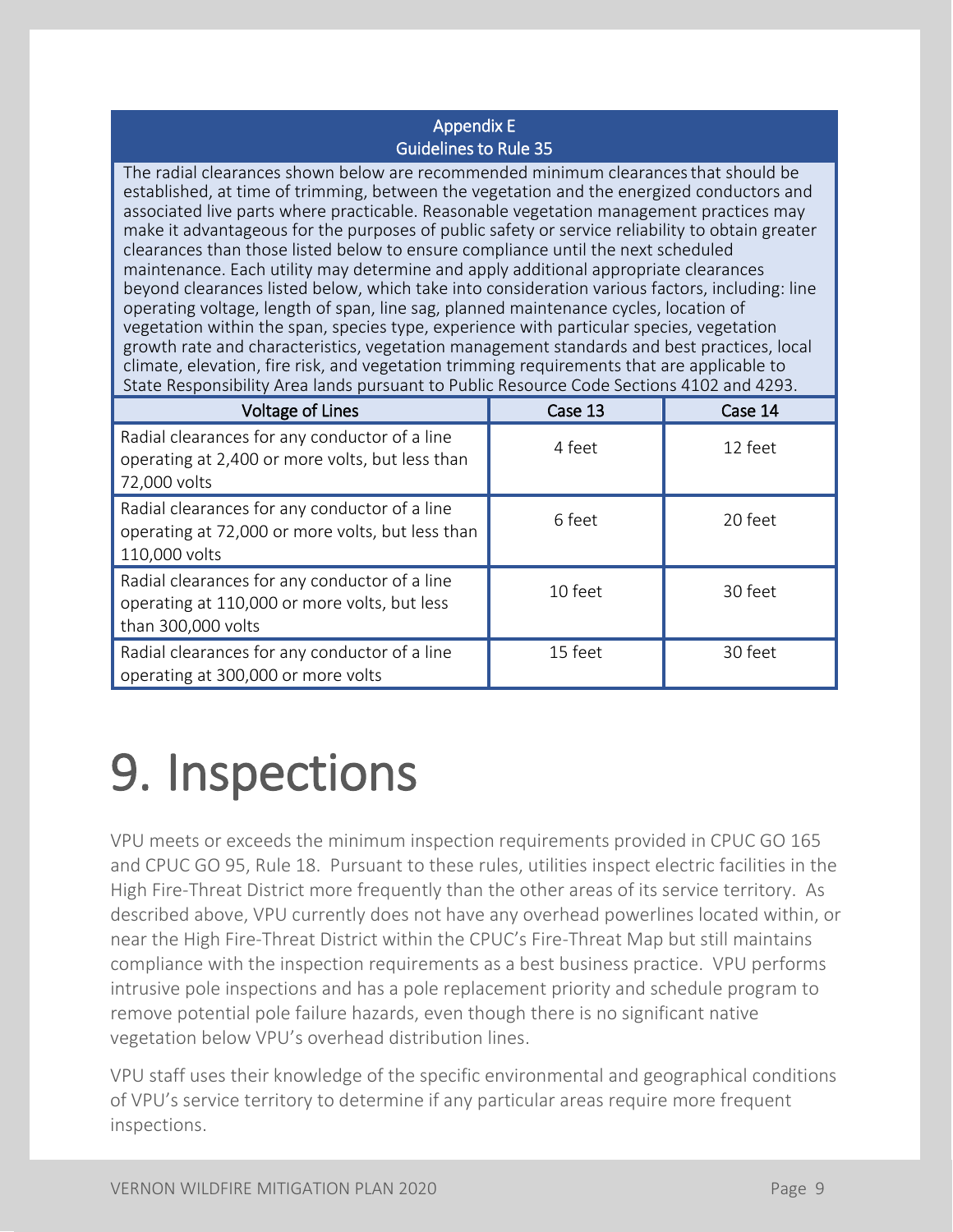If VPU staff discovers a facility in need of repair that is owned by an entity other than VPU, VPU will issue a notice of repair to the facility owner and work to ensure that necessary repairs are completed promptly.

### <span id="page-12-0"></span>10. De-energization Protocols

### <span id="page-12-1"></span>10.1. Reclosing Policy

Due to the low wildfire threat in VPU's service territory, VPU does not disable re-closers due to anticipated wildfires. VPU does not have a formal procedure identified for disabling re-closers. VPU will continue to assess the wildfire threat, and will develop a procedure as needed.

### <span id="page-12-2"></span>10.2. De-energization

Electrical outages can adversely affect electrical system equipment, customer production and equipment, devices vital to public health and safety such as lighting, traffic signals, wells and chlorinators and can cause disruption to critical communication networks.

Due to Vernon's low wildfire risk profile, VPU is not adopting wildfire specific protocols for de-energizing any portions of its electric distribution system. VPU will re-evaluate the need to pre-emptively shut off power due to fire-threat conditions in future updates to this Wildfire Mitigation Plan.

### <span id="page-12-3"></span>11.Customer Notification Procedure

While VPU has a low risk of igniting a wildfire, VPU and its customers may be subject to a wildfire threat to a major shared transmission line(s) that impacts the statewide grid or parts of it- creating a resource shortage for the utilities that rely on the resources the line(s) provides.

VPU proactively communicates to customers and key stakeholders through multiple channels about preparing for potential curtailments, and the power restoration process. VPU recognizes that many entities and individuals are particularly vulnerable during extended power outages and makes every effort to provide up-to-date information to these populations prior to, during, and after an event.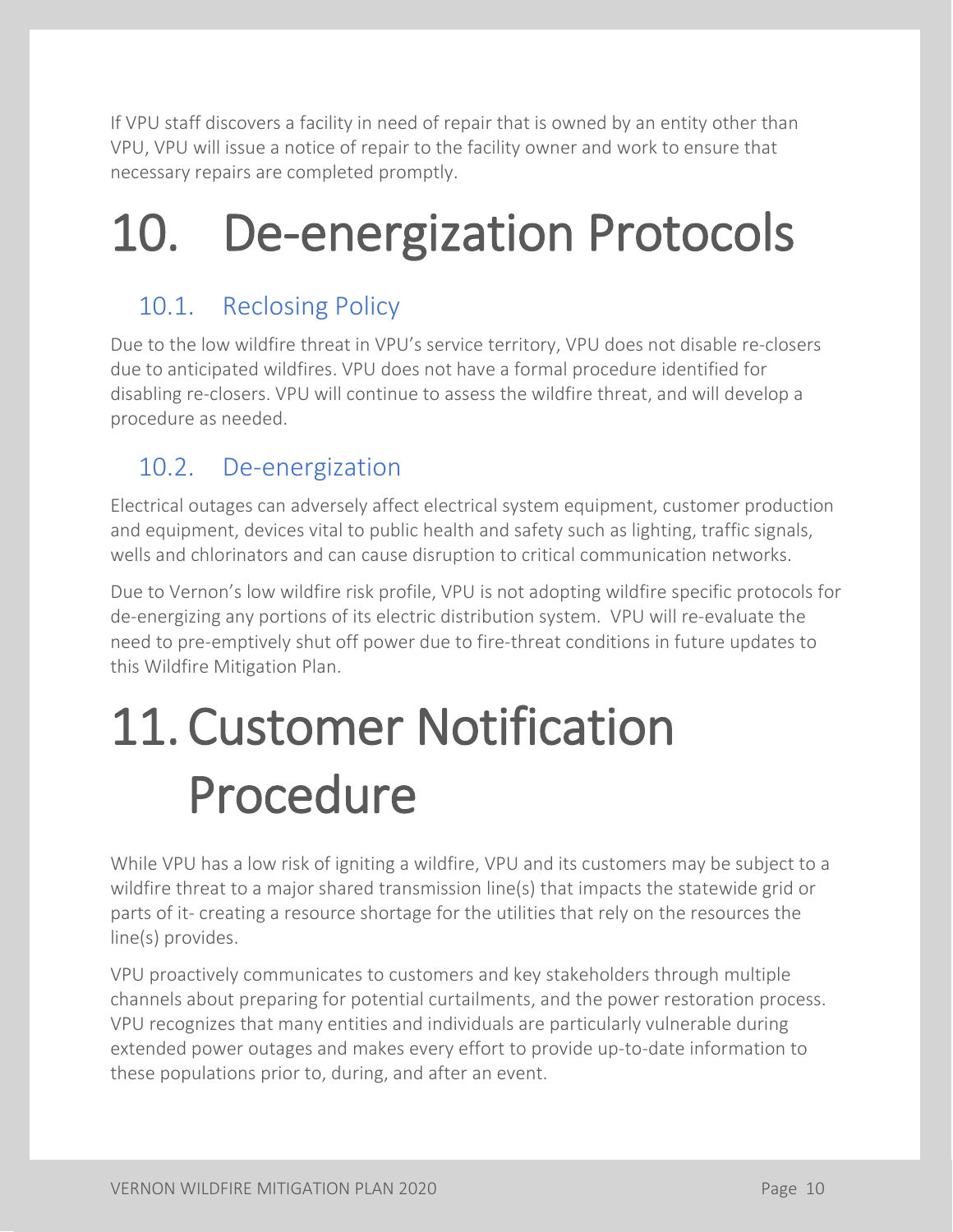VPU's Customer Service Center, Key Accounts staff, social media and CityofVernon.org will provide ongoing and available resources for communication and education for the overall customer base.

Key stakeholders, federal, state, and local elected officials, City and County executive staff and first responders are also contacted via a variety of channels and personnel.

VPU has specific personnel assigned to elected officials and agencies, and to critical customers including water and telecommunications utilities, potentially affected by an outage to a major shared transmission line.

### <span id="page-13-0"></span>12. Restoration of Service

Due to Vernon's low wildfire risk profile, VPU is not adopting wildfire specific protocols for restoration of service after de-energizing its electric distribution system.

#### General Steps to Restoration of Service are:

Patrol. VPU crews patrol the line to look for vegetation in lines and any obvious damage that may prevent safe energization.

Repair. During patrol, crews look for potential damage to the lines and poles. Where equipment damage is found, additional crews are dispatched with new materials to repair or replace damaged equipment.

Test. Once the lines and poles are safe to operate, crews test the infrastructure by closing the fuse or breaker to re-energize the line segment.

Restore. Power is restored, and the outage communication system provides notification of power restoration to customers.

### <span id="page-13-1"></span>13. Evaluation Metrics

<span id="page-13-4"></span><span id="page-13-3"></span>This section provides the metrics used to measure the performance of the Plan and outlined programs.

### <span id="page-13-2"></span>13.1. Metrics and Assumptions for Measuring Plan Performance

<span id="page-13-5"></span>VPU will track two metrics to measure the performance of this Wildfire Mitigation Plan: (1) number of fire ignitions; and (2) wires down within the service territory.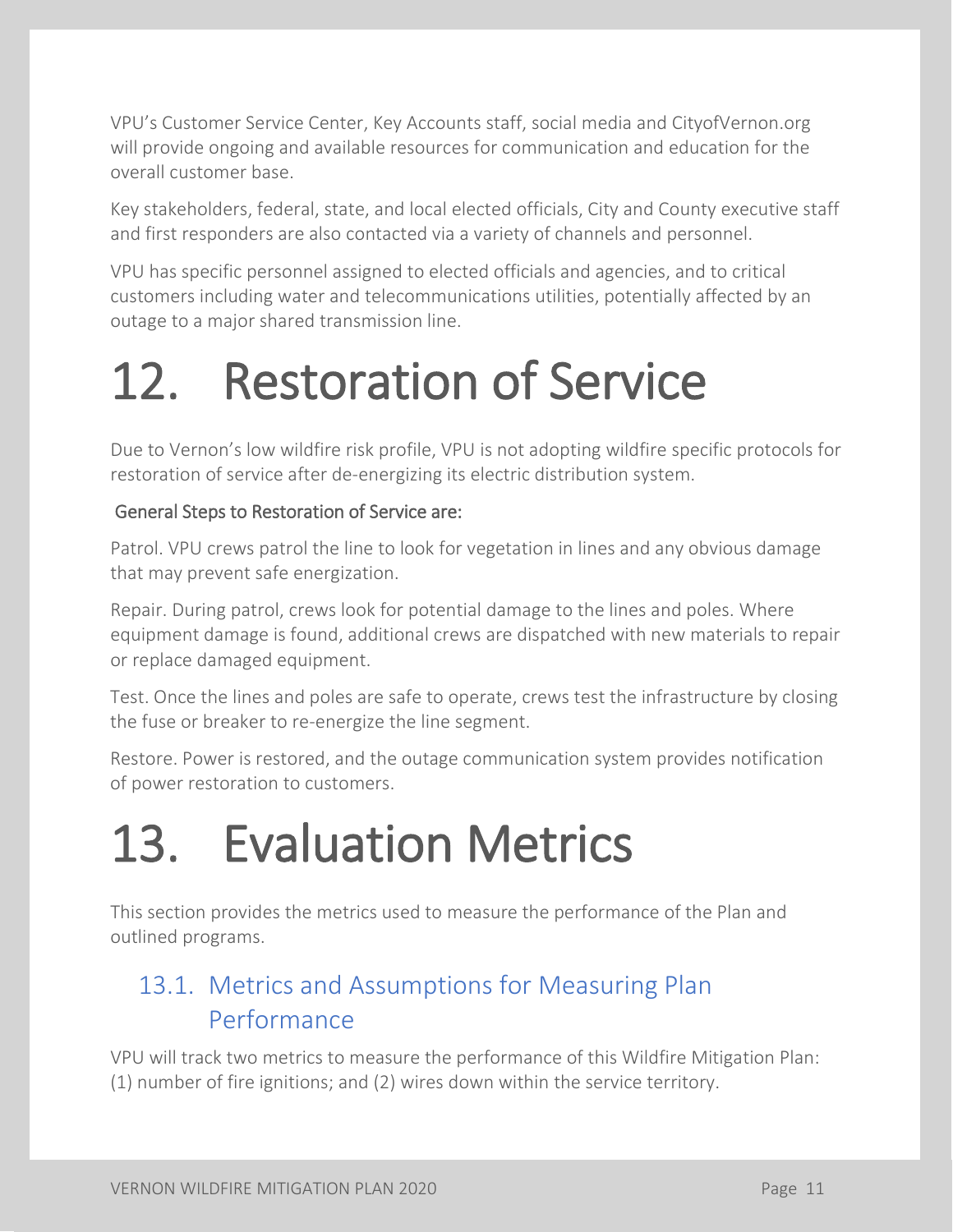#### Metric 1: Fire Ignitions

<span id="page-14-0"></span>For purposes of this metric, a Fire Ignition is defined as follows:

- VPU facility was associated with the fire;
- The fire was self-propagating and of a material other than electrical and/or communication facilities;
- The resulting fire traveled greater than one linear meter from the ignition point; and
- VPU has knowledge that the fire occurred.

In future Wildfire Mitigation Plans, VPU will provide the number of Fire Ignitions that occurred that were less than 5 acres in size. Any fires greater than 5 acres will be individually described.

#### Metric 2: Wires Down

<span id="page-14-1"></span>The second metric is the number of distribution wires downed within VPU's service territory. (VPU does not own or operate any transmission lines.) For purposes of this metric, a Wires Down event includes any instance where an electric primary distribution conductor falls to the ground, or on to a foreign object. As VPU does not own or operate any transmission lines, or own/operate distribution lines in the High Fire-Threat District, reporting of Wires Down is limited to local distribution outside of the High Fire-Threat District.

VPU will not normalize this metric by excluding unusual events, such as severe storms. Instead, VPU will supplement this metric with a qualitative description of any such unusual events.

### <span id="page-14-2"></span>14. Impact of Metrics on Plan

Due to VPU's extremely-low risk wildfire circumstances, VPU anticipates that there will be relatively limited data gathered through these metrics. However, as the data collection history increases, VPU will be able to identify if any areas of its operations and service territory are disproportionately impacted. VPU will then evaluate potential improvements in future updates to this Plan.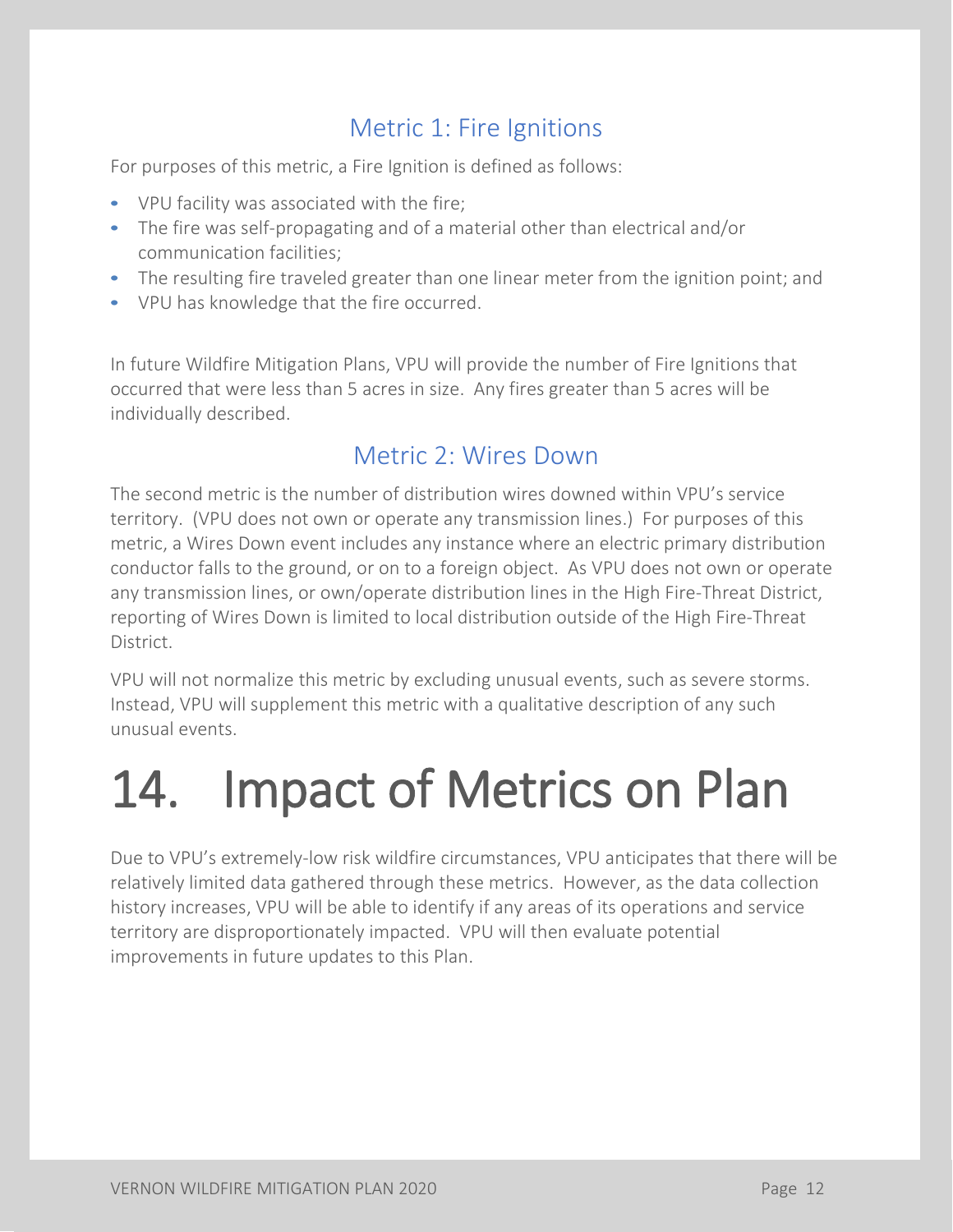## <span id="page-15-0"></span>15. Monitoring and Auditing the Plan

This Wildfire Mitigation Plan will be reviewed annually, and will include an assessment of the Plan programs and performance. The Plan, and any updates, will be presented to the Vernon City Council on an annual basis. Additionally, a qualified independent evaluator will present a report on this plan to the Vernon City Council.

#### <span id="page-15-1"></span>15.1. Identifying and Correcting Deficiencies in the Plan

At any point in time, when deficiencies are identified, the Utilities Operations Manager or his/her delegates are responsible for correcting the deficiencies.

#### <span id="page-15-2"></span>15.2. Monitoring the Effectiveness of Inspections

VPU's Utilities Operations Manager will be responsible for monitoring and auditing the targets specified in the Plan to confirm that the objectives of the Plan are met.

### <span id="page-15-3"></span>16. Independent Evaluator

Public Utilities Code section 8387(c) requires VPU to contract with a qualified independent evaluator with experience in assessing the safe operation of electrical infrastructure to review and assess the comprehensiveness of this Wildfire Mitigation Plan. The independent evaluator must issue a report that is posted to the City of Vernon's website. This report must also be presented to the Vernon City Council at a public meeting.

VPU participated in a public request for proposals, to identify the best qualified independent evaluator to assess the comprehensiveness of VPU's Wildfire Mitigation Plan. VPU contracted with Dudek & Associates, a qualified independent evaluator with experience in assessing the safe operation of electrical infrastructure.

<span id="page-15-4"></span>The independent evaluator's report will be posted to the City of Vernon's website and presented to Vernon's City Council at a noticed public meeting.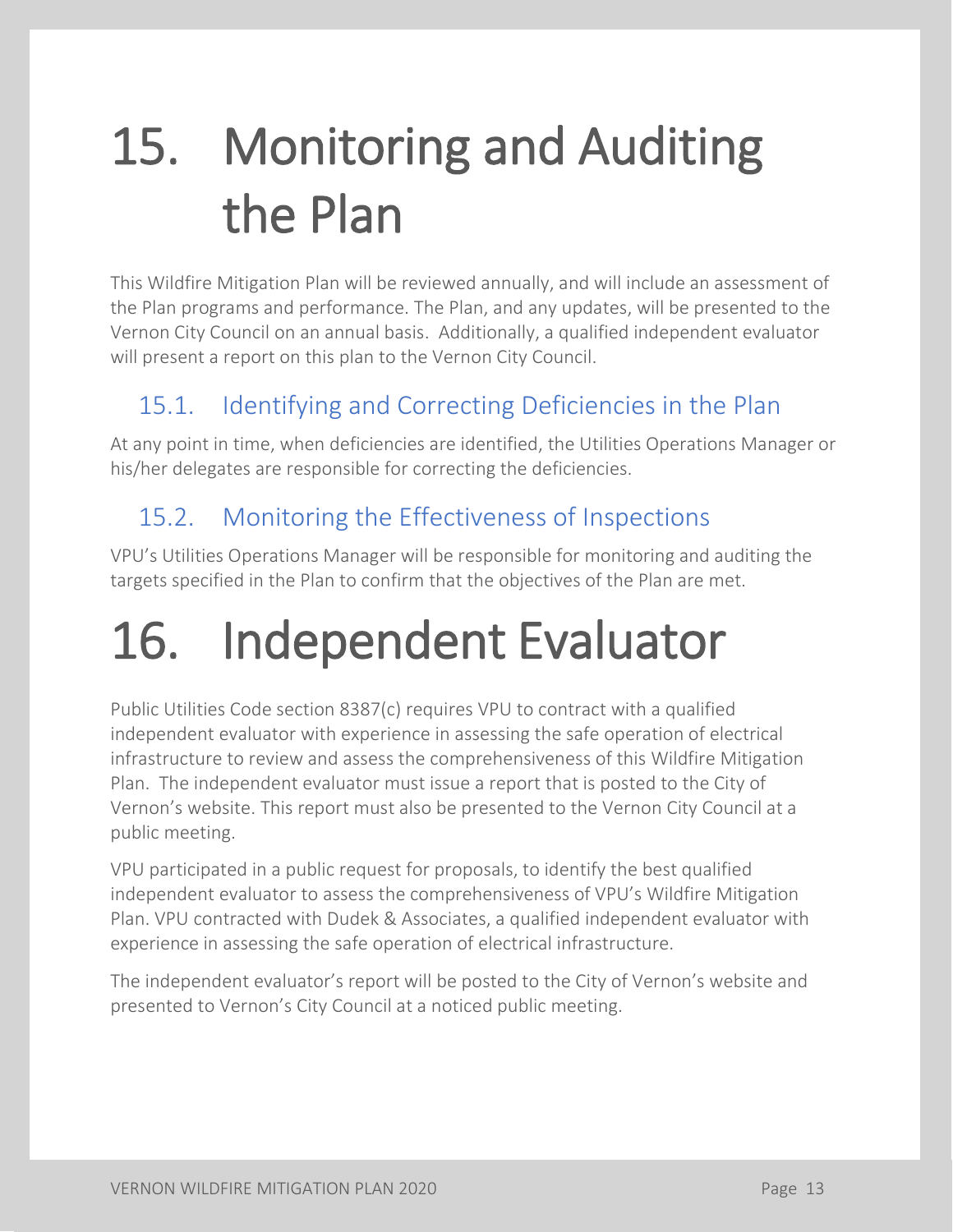## <span id="page-16-0"></span>17. Acronym Glossary

 AB (Assembly Bill) CAISO (California Independent System Operation) CAL FIRE (California Department of Forestry and Fire Protection) CPUC (California Public Utilities Commission) CUEA (California Utilities Emergency Association) ERM (Enterprise Risk Management) FRAP (Fire Resource and Assessment Program) GHG (Greenhouse gas) GIS (Geographic Information System) GO (General Order) HFTD (High Fire Threat Districts) KV (Kilovolt) KWH (Kilowatt Hours) MW (Mega Watts) O&M (Operations & Maintenance) EOC (Emergency Operations Centers) OES (Office of Emergency Services) PUC (Public Utilities Code) SB (Senate Bill) SEMS (Standardized Emergency Management System) SME (Subject Matter Expert) T&D (Transmission and Distribution) WMP (Wildfire Mitigation Plan)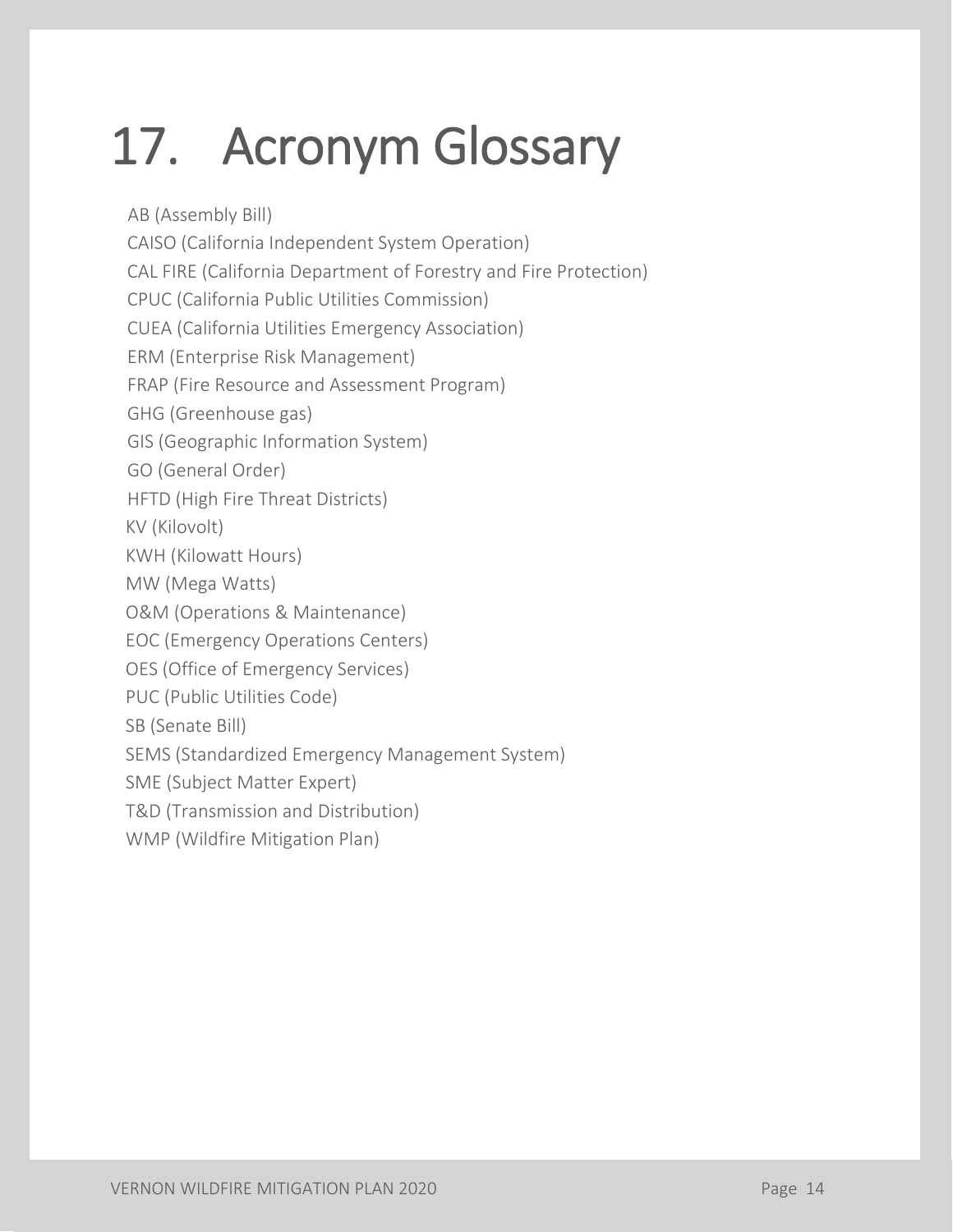605 THIRD STREET ENCINITAS, CALIFORNIA 92024 T 760.942.5147 F 760.632.0164

January 9, 2020 12255.02

Angela Kimmey, MPA Compliance Administrator & Government Affairs Vernon Public Utilities 4305 S. Santa Fe Ave. Vernon, CA 90058

#### *Subject: Vernon Public Utilities Wildfire Mitigation Plan – Comprehensive and Appropriate for Low Wildfire Risk Service Area*

Dear Ms. Kimmey:

Dudek conducted an evaluation of the Vernon Public Utilities (VPU) Wildfire Mitigation Plan (WMP), as required under California Public Utilities Code (CPUC) Section 8387(b). CPUC Section 8387(b), as modified by Senate Bill (SB) 901, and the Administrative Law Judge's Ruling issued on January 17, 2019 in CPUC Docket No. R.18-10-007 (ALJ Ruling), applies to publicly-owned electric utilities and requires preparation of a WMP, which shall be submitted to the California Wildfire Safety Advisory Board by July 1, 2020 (Assembly Bill 1054, July 2019). CPUC Section 8387(c) requires that an independent evaluator review and assess the comprehensiveness of a publicly-owned utility's WMP and issue a summary report.

Dudek, as the WMP independent evaluator, conducted an initial review of VPU's Draft WMP on December 19, 2019 and provided a summary letter for suggested Draft WMP modifications. The focus of the evaluation was to determine whether the Draft WMP addressed all required elements under CPUC Section 8387(b) (2) (included in Attachment A) that were applicable to VPU.

Subsequently, VPU elected to modify its Draft WMP and incorporated Dudek's recommended modifications to the Plan. The revised WMP was provided to Dudek on December 30, 2019. Dudek reviewed the revised WMP and determined that VPU's WMP is deemed comprehensive and appropriate for the very low risk fire environment within their service territory. Additionally, VPU's WMP approach appropriately addresses all applicable elements required under CPUC Section 8387(b) (2).

Should you have any questions or require additional information, please do not hesitate to contact me at (619) 992-9161.

Sincerely,

 $\frac{1}{\sqrt{2}}$ 

Michael Huff Principal/Senior Fire Protection Planner

*Att.: A. Required WMP Elements under PUC Section 8387(b)*